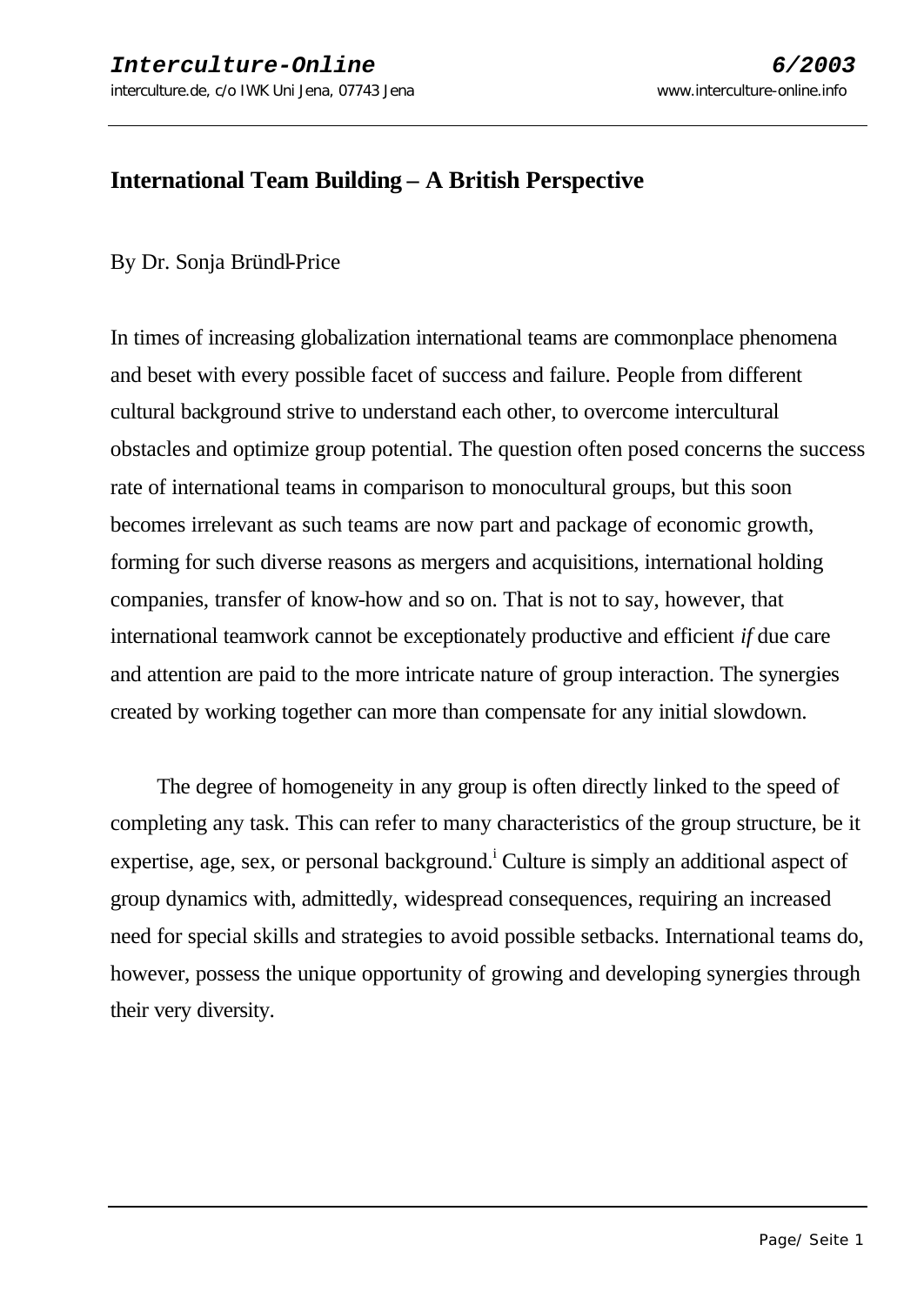## **The Choice of Language**

The most likely situation is the use of a common language within the group. Whatever the choice native speakers should be aware of their incredible advantage over all others, who have to struggle to varying degrees with the foreign language. Language disadvantage can be overcome with different strategies such as listening to the foreign language but responding in your mother tongue or even using an interpreter. The former presupposes a sound knowledge of all languages involved, which is unlikely if the group exceeds binational form but is a possible solution in one to one encounters. An interpreter would probably be too costly or impractical in the long term and here communication would be extremely dependent on the skills of the interpreter. Another possibility would be to chose a common foreign language for all participants, which is usually only ever the case if there is no native language understood. There is no optimal solution; only one which suits the group in question, but awareness of the power of language is vital.

#### **Heightening Awareness**

Awareness is the name of the game – it is indispensable in intercultural dealings when two or more cultures interact with each other. Knowledge of the foreign culture(s) is a great supporting factor but is often limited when you consider the fact that many cultures may be involved. Above all awareness of our own cultural background is an indispensable ingredient of the necessary intercultural competence and a prerequisite to successful interaction.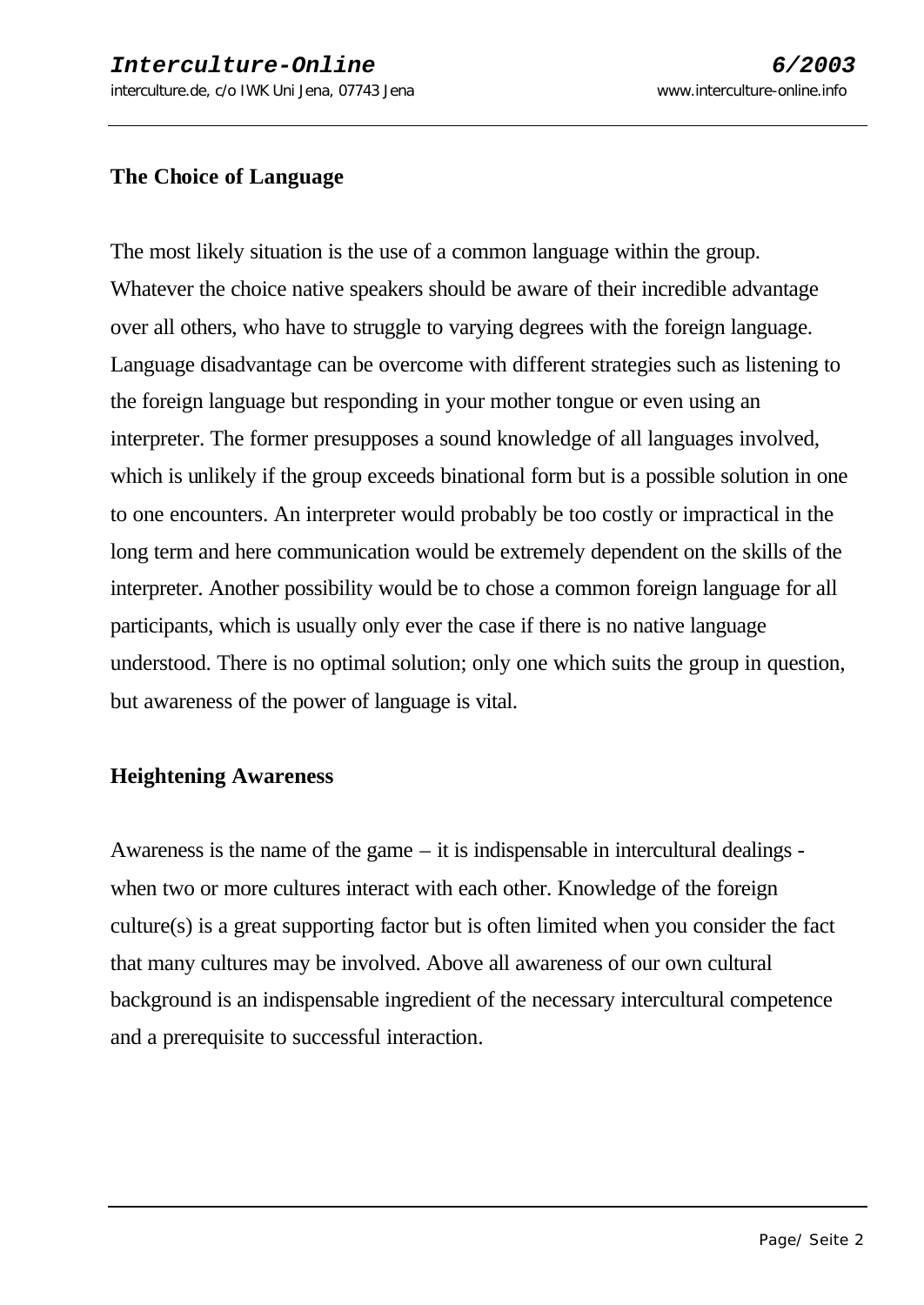We are all determined to more or lesser extents by our cultural backgrounds. This may become part of our unconscious as it is often unreflected and automatized. An example of this is religion. Many Europeans would not consider themselves to be very religious, in fact they may actively have renounced the Church, but Christianity still influences their lives. How many people would choose to work on Christmas Day or Good Friday? German and the British people live in societies organized around such Christian celebrations - even in the Ex-GDR, where religion was even disapproved of, such days were free. How likely is it that an email gets answered on these days but in many countries these are not holidays. Thus, what we accept as normality may be unimaginable or worse still unacceptable in other societies. People may be blind to their cultural background, and emphasize individualism as the guiding principle in teamwork, making the point that we are all individuals and as such must simply learn to work together with each other.

Whilst cultural determination is an important fact, it is not the whole story – we are of course all individuals *from different cultures*. The fact that we belong to a culture does not in any way negate our individualism. According to *J*.*Galtung* there are certain cultural trends and as the individual is part of his or her culture, these characteristics are inherent to a greater or lesser extent in the people of a certain culture.<sup>ii</sup>

| <b>STYLE</b>    | <b>CENTRE</b>  | <b>OUTSKIRTS</b> | <b>CHARACTERISTICS</b> |
|-----------------|----------------|------------------|------------------------|
| <b>SAXONIC</b>  | (A) USA        | <b>CANADA</b>    | <b>PRAGMATIC</b>       |
|                 | $(B)$ GB       | <b>AUSTRALIA</b> |                        |
| <b>NIPPONIC</b> | <b>JAPAN</b>   | <b>EAST ASIA</b> | <b>HARMONIOUS</b>      |
| <b>TEUTONIC</b> | <b>GERMANY</b> | <b>EASTERN</b>   | <b>THEORETIC</b>       |
|                 |                | <b>EUROPE</b>    |                        |
| <b>GALLIC</b>   | <b>FRANCE</b>  | ITALY,           | <b>AESTHETIC</b>       |
|                 |                | FRANCOPH.        |                        |
|                 |                | AFRICA.          |                        |
|                 |                | <b>ROMANIA</b>   |                        |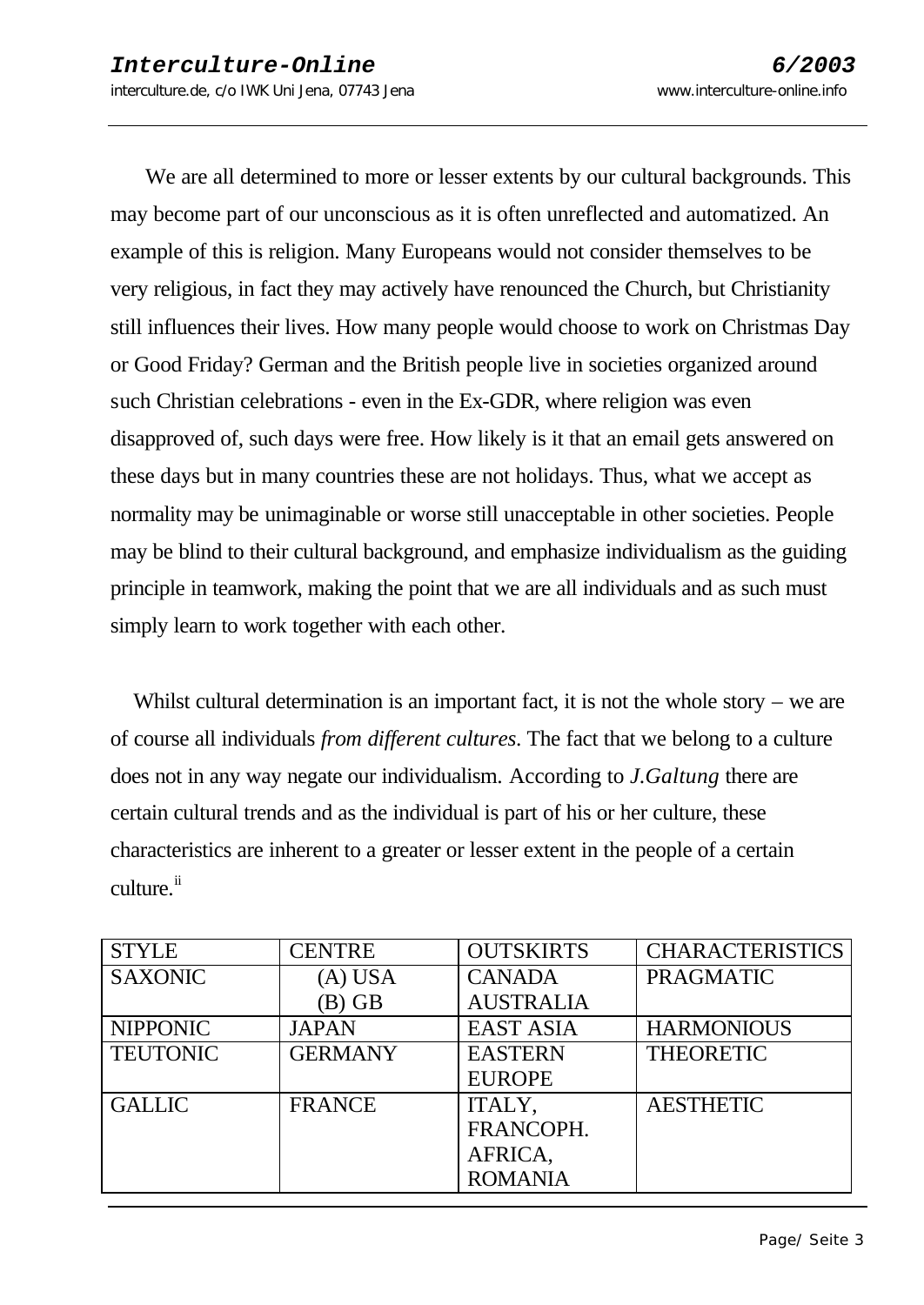This theory is naturally controversial as it appears to categorize cultures and move dangerously near to stereotypical thinking, but Galtung was talking about trends and not static images. He felt, for instance, that Saxonic cultures like the British were more pragmatic and less theory-orientated that Teutonic cultures, to which the German belong. In my classes students are often prone to denying such inherent German qualities as a high regard for the written word. But when asked about ID cards and the obligation to register your home address with the authorities *(Einwohnemeldeamt)* in Germany, most felt this was necessary. They could not imagine how society functioned without these phenomena but the British have always vehemently resisted the introduction of any form of ID and never register except to vote. The British also do not have a written constitution and the legal system is based on precedence, with decisions made on experience, not on written guidelines. A British annual business report is on average approximately half as long as that of the German branch of the same company. From a British perspective there is too much paperwork in German business dealings but Germans probably do not feel the same.. Both are of course right, there is only as much emphasis on the written word and theory as necessary - as necessary for the culture in question. What may seem suitable and perfectly plausible in one culture will seem too much or too little from the perspective of another culture. If we were to look deeper into the emphasis on theory or pragmatism of the two cultures we would discover that the roots lie in the historical development of science in the  $17<sup>th</sup>$  century, when the English took an empirical approach as opposed to Continental Rationalism, which continued to thrive in France and Germany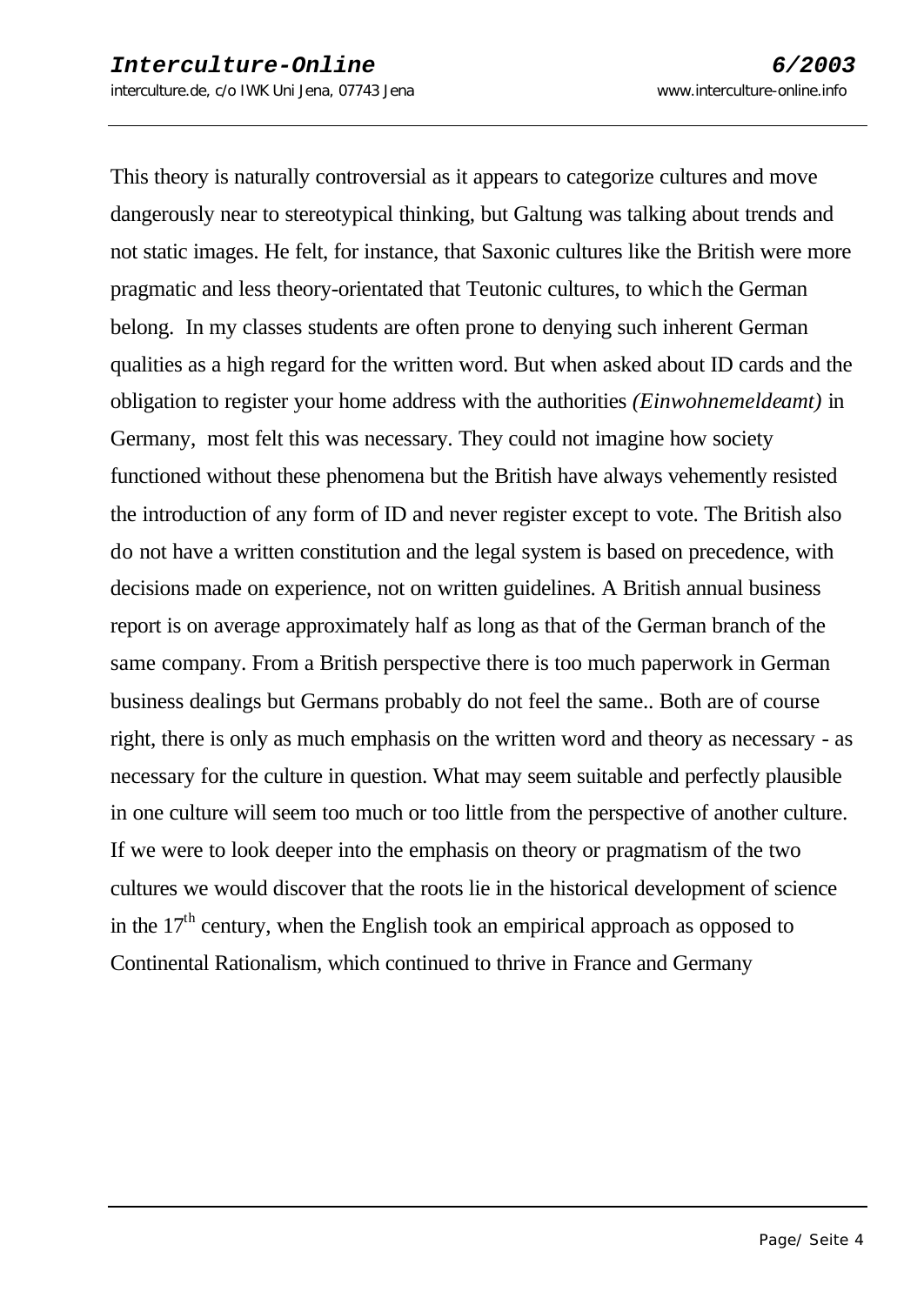### **Perspective**

 Perspective is what counts and you must be aware of your perspective. Aspects of another culture only seem out of proportion to what you consider to be normal in relation to your own culture. It is precisely for this very reason that students of Intercultural Communication now attend classes on their own culture before getting to grips with foreign ones. I personally never became aware of my own cultural background until I moved abroad. Culture in the wider sense of the word means everything that is communicated to you in your native familiar surroundings. Things that no longer need to be reflected upon are all part of the culture you soak up through every aspect of communication, be it media, education, family, workplace etc. There is no need to reflect upon your own culture, if the people you interact with share the same values and cultural identity as you. Total plausibility can usually be solely found in your own culture and it is only in direct contact with foreign cultures is there any necessity to review those values.

This may only become clear after the first misunderstanding occurs, what at first glance may appear to be an obituary notice in Germany may just be a business card or a presentation announcement in the USA: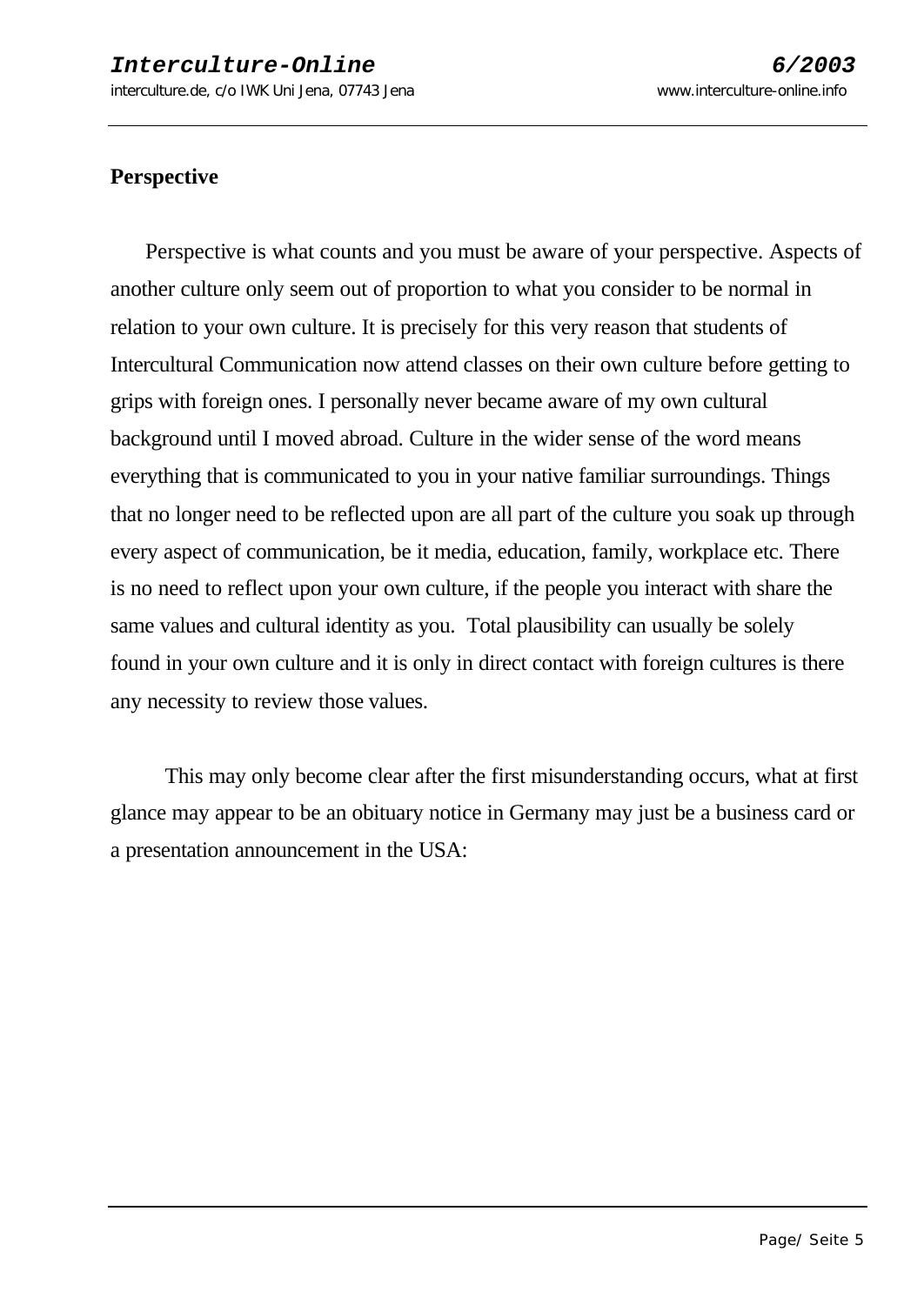

The same may be true of obituary column in an American newspaper, which may look more like a dating column to the German reader, as it is almost unheard of to see smiling photos of the deceased in German obituaries.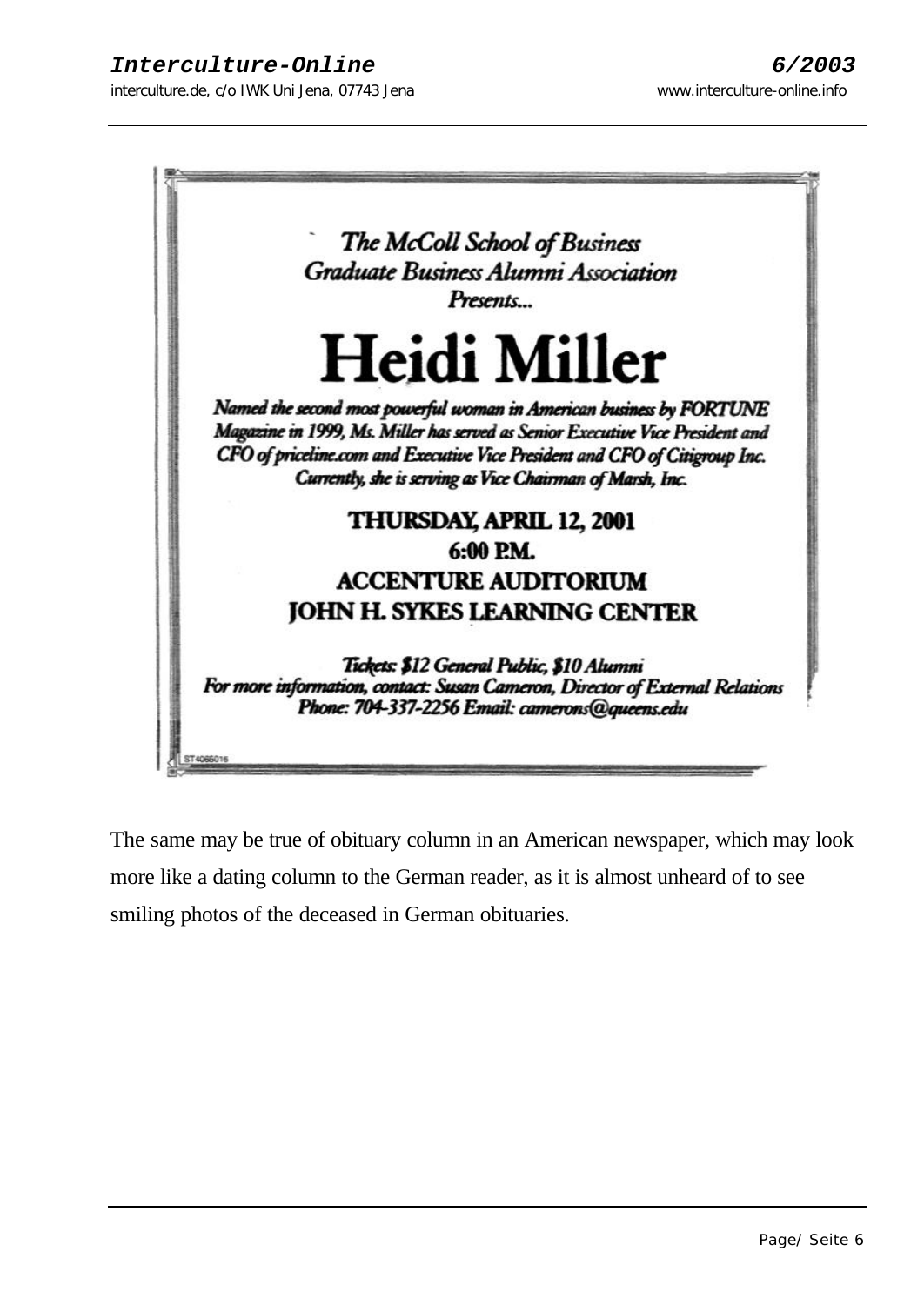### **Obituary Column**

# Mecklenburg

Mr. U. Chester (Chet) Whelchel,<br>age 90, died March 16, 2001 in<br>Mimington, NC.



Bom in Gaffney, SC, Mr.<br>Whelchel moved to Charlotte at the age of two years and spent<br>his entire life there. He started his career with the Pure Oil He Company. served the Charlotte Chamber of

Commerce as Director of Industrial Development until he joined Cela-<br>nese Corp. where he retired as Corporate Director of Community Rela-

Always interested and active in lo-All community affairs he served as<br>the first President and Co-Founder of<br>the first President and Co-Founder of<br>the Charlotte Public Relations Society, was President and Man of the<br>Year of the Charlotte Jaycees, Co-<br>Founder s', President of Charlotte Chil-**Grens Nature Museum, President of<br>Mecklenburg T.B. Association, President of Charlotte Southern Lions** Club, President of McClintock Junior 16 2001. Funeral is 11:00 a.m. Monday at Bass-Smith Funeral<br>Home, Hickory. Visitation is 10-11<br>a.m. Monday at Bass-Smith Funeral Home

**DENTON** - Dawson Alexander Dichiel Hotel Friday, March 16.<br>Snider, 89, died Friday, March 16.<br>Funeral is 3:30 p.m. Monday at<br>Briggs Funeral Home Memorial Cha-Driggs runeral nume memorial char-<br>pel. Visitation is 6-7:30 p.m. Sunday<br>at Briggs Funeral Home in Denton.

**DENVER** - Enid Gladys Hughes<br>died March 17, 2001. Memorial services are 3 p.m. Monday at St. Peter<br>by the Lake Episcopal Church and St. ban's Episcopal Church, Louisville, KY at a later date yet to be determined.

ELLENBORO - Mr. William Odus Mathis, died Friday, March 16, 2001. Funeral is 2 p.m. Tuesday at Gantts<br>Grove Baptist Church. Visitation will<br>be 7-9 p.m. Monday at be 7-9 p.m. Monday at<br>McKinney-Landreth Funeral Home.

**GASTONIA** - Bobby Dean Be 59, died Friday, March 16, 2001.<br>Funeral is 2 p.m. Tuesday at Greene<br>Funeral Service (Southside Chapel).<br>Visitation is 7-9 p.m. Monday at Greene Funeral Service (Southside Chapel).

GASTONIA - Mamie Kinley Revels, 74, died Thursday, March 15, Funeral is 3 n.m. Sunday at Highland Baptist Church. Visitation is 2-3 p.m. Sunday at Highland Baptist Church, Hickory.

**LENOIR** - William Charles Davis, Jr., 75, died March 16, 2001. Fu-<br>neral is 11 a.m. Monday at Pendry's<br>Chapel. Visitation is 10-11 a.m. Monday at Pendry's Funeral Home.

LENOIR - Hugh Daniel Gilbert.<br>81, died March 16, 2001. Funeral is 2 p.m. Tuesday at Miller Hill Baptist<br>Church. Visitation is 7-8:30 p.m. Monday at Pendry's Funeral Home.

**LENOIR** - Rosa Thomas Woody G. died Friday. Funeral is 2 p.m.<br>March 18, 2001 at Greer-McElveen<br>Funeral Home Chapel. Greer McElveen Funeral Home is in charge of arrangements.

LEXINGTON - Bill Sink, 82, died Friday. Graveside service is 2 p.m.<br>Monday at Forest Hill Memorial Park. Visitation will follow the graveside service. Davidson Funeral Home is serving the family.

LINCOLNTON - Mr. Ronnie<br>"Butch" Grant, 52, died Saturday. Fu-<br>neral is 3 p.m. Monday in the Warlick<br>Funeral Home Chapel. Visitation is runeral Home Chapel, Visitation is<br>7-8:30 p.m. Sunday at Warlick Fu-<br>neral Home,

**MAXTON - Mrs. Leola Evans Ste-**

and burial wi **Visitation will** Monday 10 a<br>Funeral Home

**NEWTON** 

Lowe, age 76,<br>2001. A mem p.m. Tuesday the Abernethy The family will ing the memor

**POLKTON** 

ton, 78, died<br>neral is 4 p.<br>Springs Baptis<br>2-8 p.m. Man Funeral Home.

**RALEIGH** Powell Derey,<br>with Jesus on



angle Chefs A

Thus we all view the world through our own cultural glasses and interpret situations according to our inherent set of values. Naturally these vary according to region, class, group affiliation and individualism, but what may seem like a break to an on looking German, with much laughter and rolled up sleeves, may simply be a different way of getting work done in England. On the other hand the serious dedicated attitude to working situations in German cultural circles may appear cold and machine-like to the Anglo-Saxon onlooker. It is all a question of interpretation, our dictionary being our own set of plausible standards.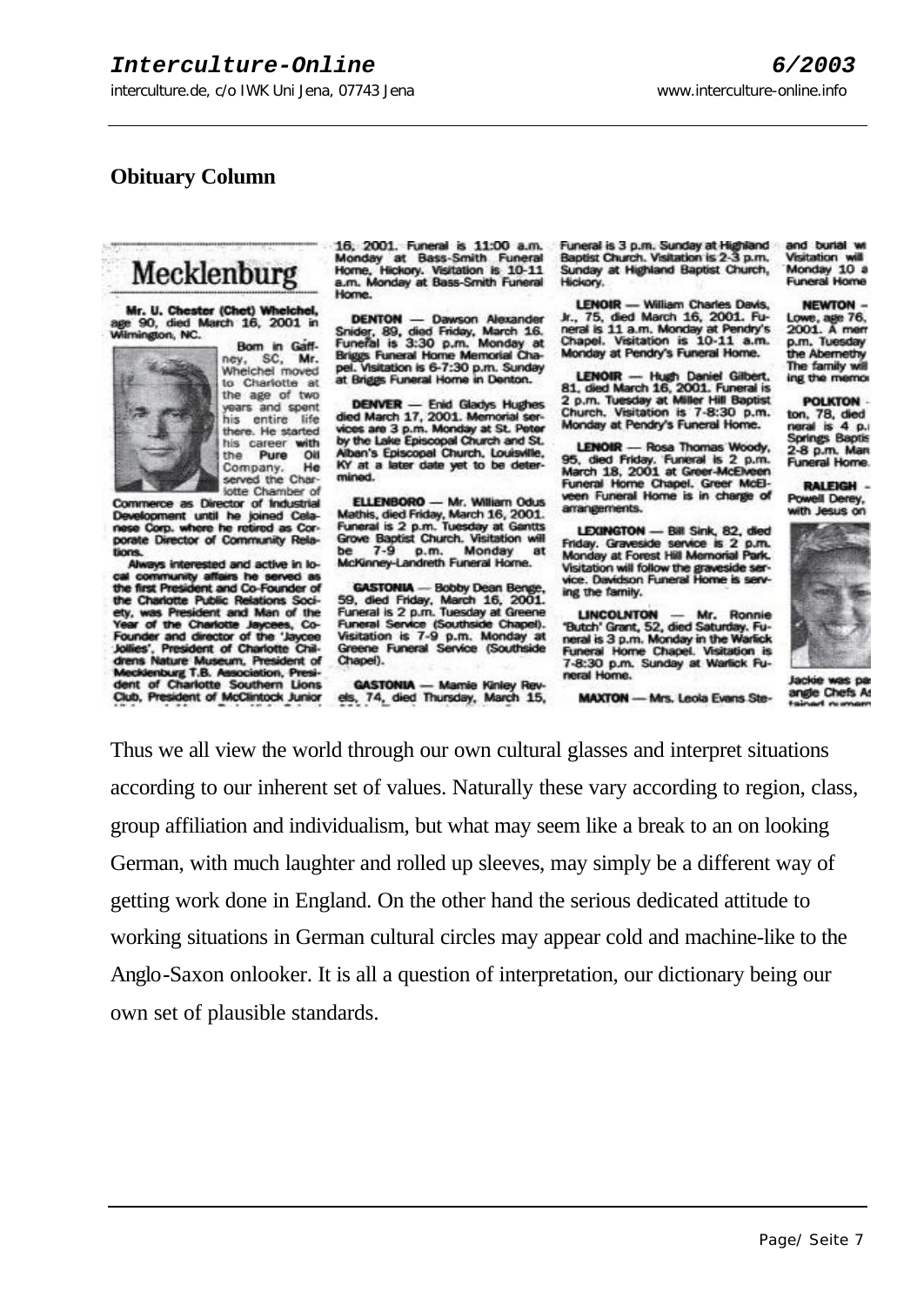### **The Inadequacy of Dos and Don'ts**

In this situation of uncertainty people crave for instruments to help lift the fog enveloping intercultural behaviour. There is no end to articles and books, which endeavour to help the business person with long lists of dos and taboos. People positively grasp at these straws, which promise to save them from daily torrents and pitfalls rather than concentrate on more time-consuming skills. What is forgotten here, however, is that the former are simply part of a static rigid pattern of behaviour, which denies the flexibility and creativeness of human interaction - that very individualism that is rightly so highly prized.

 Ideally people should know as much as possible about the foreign culture they are dealing with through background knowledge. A rigid set of values for the foreign culture shrouds the reasons for behaviour and are simply an extension of stereotypical thinking. For instance the slower working pace in many countries (in contrast to Western Europe) may be seen as laziness, whereas increased pace in such hot regions as Saudi Arabia or Central Africa would quickly lead to heatstroke, exhaustion or more severe ailments.

 In addition, the more cultures interact, the less people act according to expectations. They no longer remain embedded in their own cultural straightjacket but adapt, as they learn about other cultures. French people do not always kiss the English on both cheeks as they know that the English rarely even shake hands.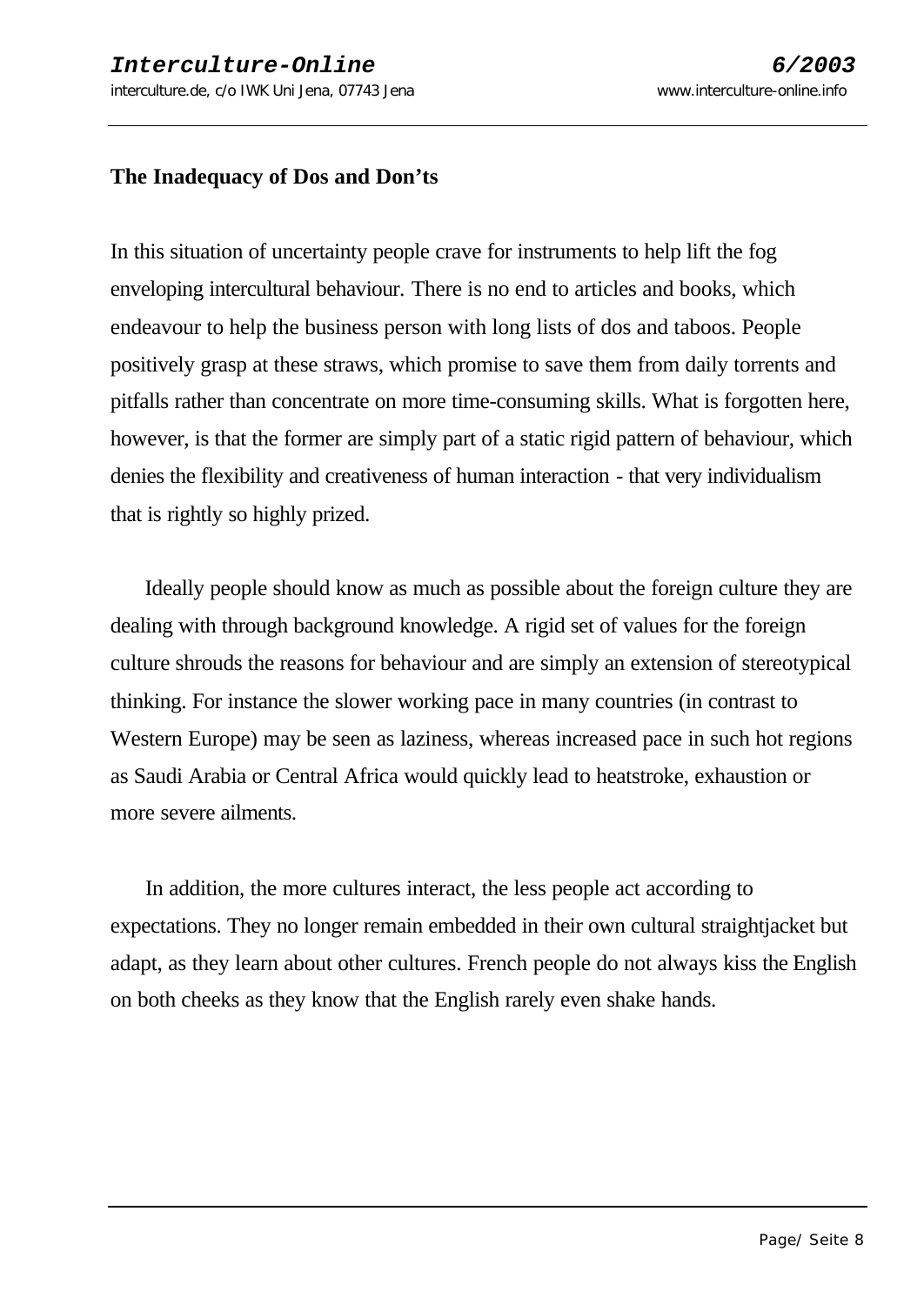### **Defining and Acquiring Intercultural Competence**

The best and most authentic way to learn to deal with foreign cultures is spending time abroad or being in contact with foreign cultures in authentic situations.<sup>iii</sup> Through this a sensitivity towards the intricate nature of interculturality and an awareness of own behaviour naturally develops.

 People who successfully overcome the intercultural obstacle course possess a certain mixture of the skills, that amount to what can be called intercultural competence.<sup>iv</sup> It cannot be reduced to one single quality but is rather a combination, with individuals possessing strengths and weakness in different fields.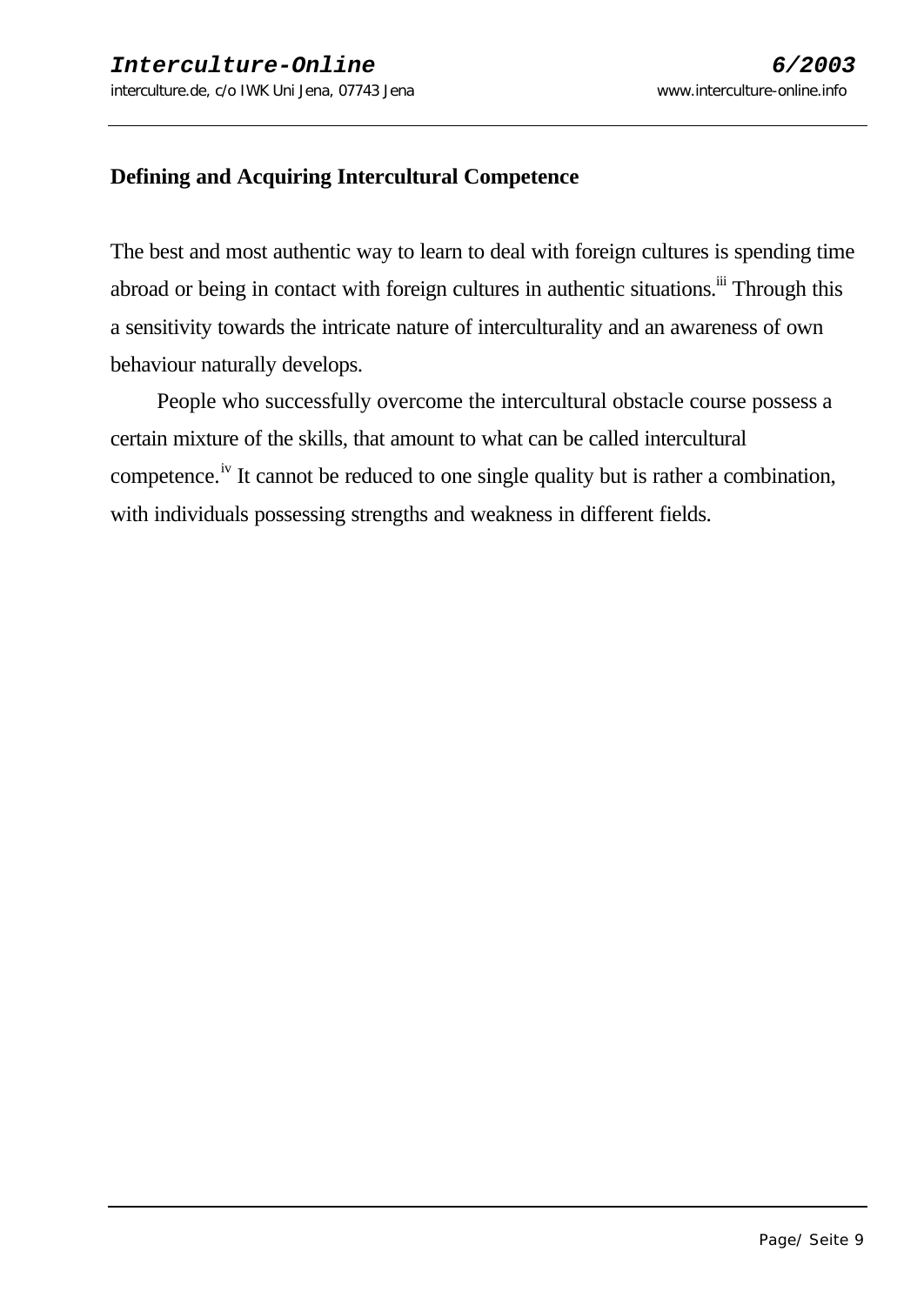# **INTERCULTURAL COMPETENCE**

*specialist specialist strategic* 

business familiarity; returns, and risks

Market, legal, and Awareness of costs,

Specialized task Problem-solving, familiarity;  $\sqrt{ }$  decision-making/ Description and \organizational (Internat.) work  $\angle$  explanation ability  $\angle$  skills; synergisexperience in auto-, foreign-, and tic thinking intercult. processes; Teamwork skills; Foreign language / Self-motivation; ability; Non-  $\angle$  Ability to handle Empathy, tolerance; ethnocentr. stress Leadership ability maintaining optimism Ambiguity tolerance; Assimilation skills; Role distance; Initiative-taking Metacommunicat. ability ability

*social individual*

Bolten<sup>v</sup>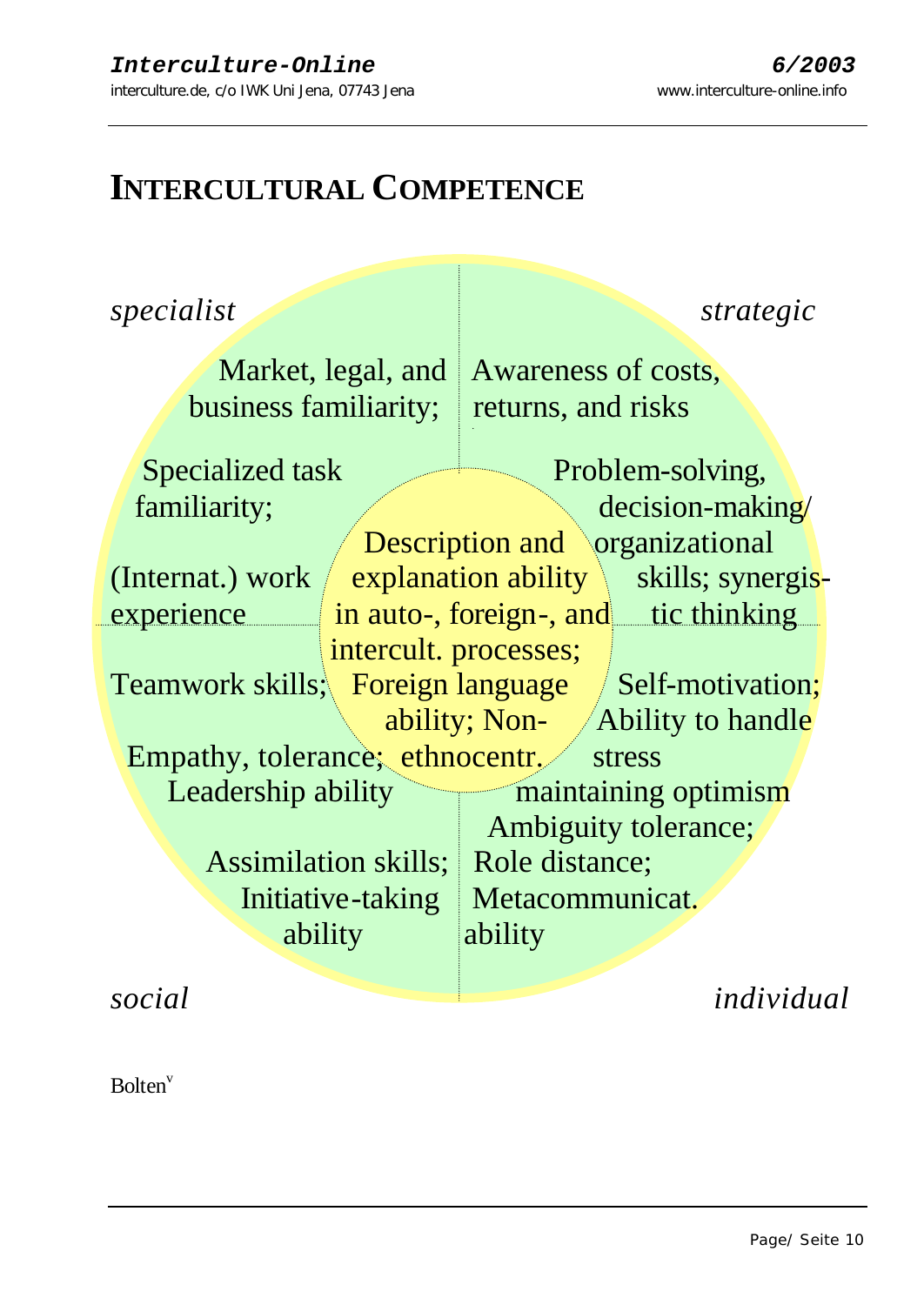Difficult intercultural situations can be clarified through metacommunication, the ability to talk about communication, that is, if something is strange or misunderstood, we can clarify it immediately: "Did I understand that correctly?" However continual use of metacommunication would simply disrupt the flow so it is necessary to develop the ability to withstand ambivalent situations, to withstand the need to react in the hope that time will reveal more. We have to learn to accept the fact that ambiguity belongs as much to interculturality as problems do to communication. Then, there is also the ability to step back and see yourself in strange situations and to imagine how others must view your behaviour. On top of the aforementioned there are, of course, all the hard and soft qualities that makes a good manager or team member such as expertise and leadership. It is a combination of these skills that creates true intercultural competence, as the soft skills alone remain so intangible that in the long term a team member would not receive due respect if expertise in other fields was lacking.

#### **The Desirability of Consensus**

Lastly people often strive towards the wrong goals in intercultural teams. Harmony should not be the highest priority but rather getting the work done and finding an acceptable way to do this. Consensus is very often neither attainable nor even always necessarily desirable - as the British put it: let us agree to disagree - but let's get on with the job. The chances of having different opinions is naturally much greater in international teams and should be regarded as a normal aspect of such teamwork. Yet it is precisely in these circumstances that new ways of operating are created, synergies grow and international teams can then achieve goals beyond the reach of monocultural groups.